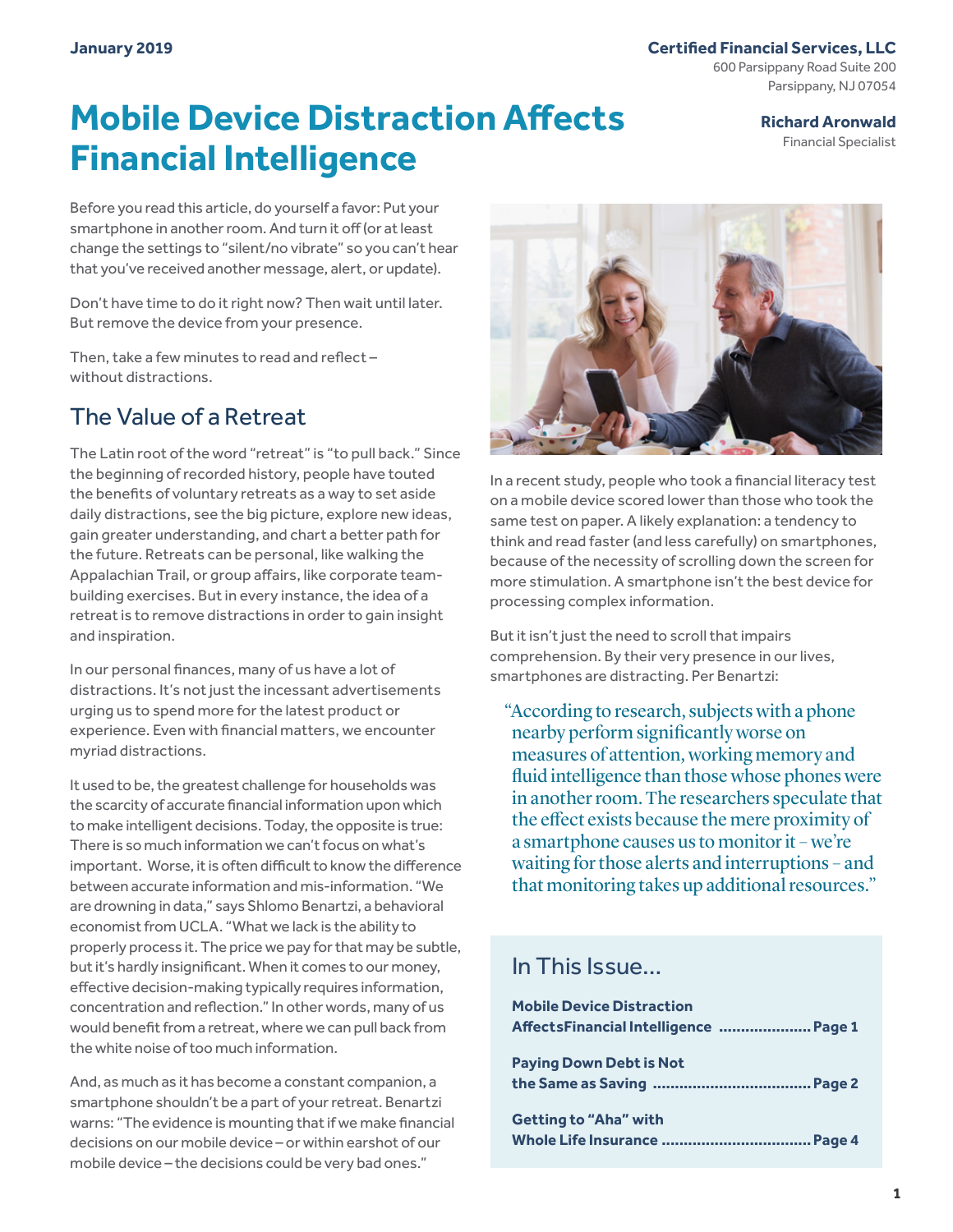That's an academic way of saying we're becoming addicted to our devices. A 2018 consumer survey by Deloitte Global Mobile found that:

- Individuals check their mobile phones 47 times per day. Allowing for eight hours of sleep, that's roughly three times every waking hour. (To which a Millennial responds: "only three times an hour? Slackers!")
- 89 percent of respondents said they checked their phone the first thing in the morning. (No word on whether this was before or after using the bathroom.)
- 81 percent said they checked it within an hour of going to bed. (Yeah, we know screen light affects sleep, but hey, we have friends and followers!)
- 89 percent said they're on their smartphone while watching TV (because two distractions are better than one!).

You could easily dismiss these cautions about the addictive nature of devices, and their effect on learning and decision-making. And then you might read (perhaps on your digital device), the following in the October, 26, 2018, *New York Times*:

"The digital gap between rich and poor kids is not what we expected. America's public schools are still promoting devices with screens – even offering digital-only preschools. The rich are banning screens from class altogether."

#### Let that comment sink in: *The rich are banning screens from class altogether*.

The article notes that "No-screens households are now becoming a thing in Silicon Valley to such an extent, that nannies are often forced to sign contracts that agree they will not use any screens, including their own phones, around kids when it's not explicitly authorized by the parents that employ them."

# Pulling Back, Gaining Insight

No one is saying you need to get rid of your mobile devices, or that you have a digital addiction. But when was the last time you took the time to review your financial information (Life Insurance, Retirement/Estate Plan, Wills, Auto/Home/Umbrella Insurance, Mortgage, etc.), in-depth, distraction-free (without a distraction coming from your phone)?

These can be complex topics. Topics that you likely never had any proper schooling on. Assessing which strategies might best fit your circumstances is a tough task, certainly when time is limited, and you are distracted.

As retreats go, a few hours with an accountant, money manager, insurance agent, or attorney might not be as attractive as a week in the Virgin Islands. But it should prove to be a clarifying event that helps you eliminate distractions and minimizes financial missteps.

**It's a new year, what about carving out some time to disconnect from technology for a focused review of your financial condition? Retreat to move forward.**

## Paying Down Debt is Not the Same as Saving.

On first hearing, this statement sounds true:

### "When you make extra payments on a credit card balance with 16 percent interest, it's like earning 16 percent."

This simple analogy encourages consumers to pay off high-interest debt as fast as possible, even if it means reducing saving. But is it really a good idea?

The truth requires more than a simple analogy.

#### **Start at 175 Months…**

Let's look at the terms of a typical credit-card. Assume the following:

- An \$8,000 credit card balance.
- Annual interest rate of 16%, compounded monthly. Note: Many credit cards compound interest daily instead of monthly. As of October 2018, per Credit Card Monitor, the average credit card interest rate was 16.71%.
- Minimum monthly payments equal to 3% of the outstanding balance, or \$25.

Assuming no new purchases, here are the payments for the first 5 months:

| MINIMUM MONTHLY PAYMENT (@16%) |                                    |                                  |                           |                                    |
|--------------------------------|------------------------------------|----------------------------------|---------------------------|------------------------------------|
| <b>Month</b>                   | <b>Beginning</b><br><b>Balance</b> | <b>Monthly</b><br><b>Payment</b> | <b>Interest</b><br>Charge | <b>Remaining</b><br><b>Balance</b> |
| $\mathbf{1}$                   | \$8,000.00                         | \$240.00                         | \$103.47                  | \$7,863.47                         |
| $\overline{\phantom{0}}$       | \$7,863.47                         | \$235.90                         | \$101.70                  | \$7,729.26                         |
| 3                              | \$7,729.26                         | \$231.88                         | \$99.97                   | \$7,597.35                         |
| 4                              | \$7,597.35                         | \$227.92                         | \$98.26                   | \$7,467.69                         |
| 5                              | \$7,467.69                         | \$224.03                         | \$96.58                   | \$7,340.24                         |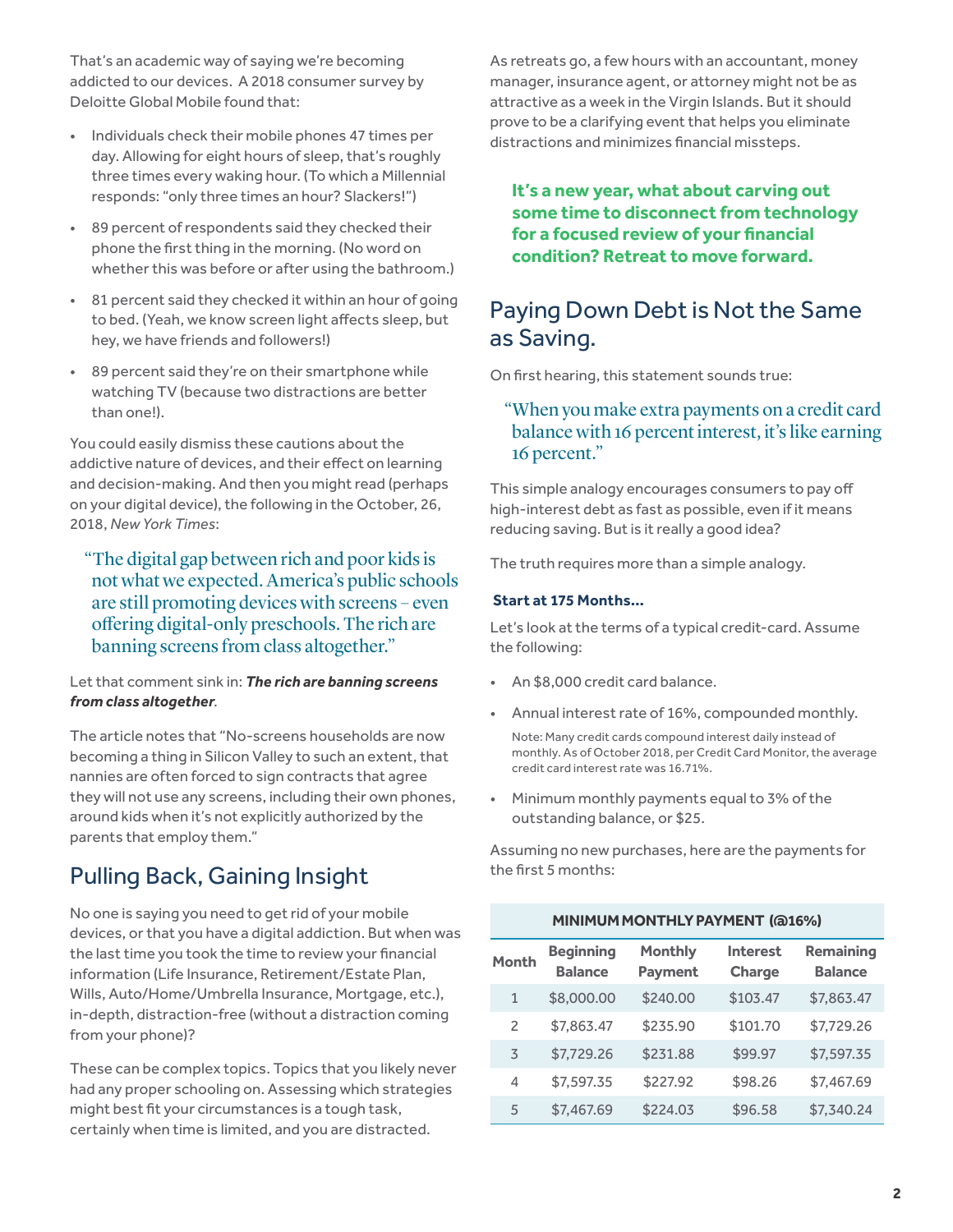Because minimum payments decrease as the balance diminishes, the repayment period runs long. The final payment doesn't come until the 175th month **(14 years 7 months!)**. This hardly qualifies as "speedy" debt reduction.

#### **Take It Down to 44 Months**

 Instead of paying the minimum, **keep paying \$240 every month**. This reduces the payoff period to **44 months**, which is much better than 175 months, but it isn't the "accelerated" debt reduction program many experts recommend.

#### **Accelerate to 18 Months…**

To really speed up the process, make extra principal payments, perhaps using dollars previously allocated to saving or investment. **Let's add \$260, for a \$500/mo. payment.** 

| \$500/mo. PAYMENT (@16% interest) |                                    |                                  |                                  |                                    |
|-----------------------------------|------------------------------------|----------------------------------|----------------------------------|------------------------------------|
| Month                             | <b>Beginning</b><br><b>Balance</b> | <b>Monthly</b><br><b>Payment</b> | <b>Interest</b><br><b>Charge</b> | <b>Remaining</b><br><b>Balance</b> |
| $\mathbf{1}$                      | \$8,000.00                         | \$500.00                         | \$100.00                         | \$7,600.00                         |
| $\overline{c}$                    | \$7,600.00                         | \$500.00                         | \$94.67                          | \$7.194.67                         |
| 3                                 | \$7,194.67                         | \$500.00                         | \$89.26                          | \$6,783.93                         |
| 4                                 | \$6,783.93                         | \$500.00                         | \$83.79                          | \$6,367.71                         |
| 5                                 | \$6,367.71                         | \$500.00                         | \$78.24                          | \$5,945.95                         |
| 6                                 | \$5,945.95                         | \$500.00                         | \$72.61                          | \$5,518.56                         |
| $\overline{7}$                    | \$5,518.56                         | \$500.00                         | \$66.91                          | \$5,085.48                         |
| 8                                 | \$5,085.48                         | \$500.00                         | \$61.14                          | \$4.646.62                         |
| 9                                 | \$4,646.62                         | \$500.00                         | \$55.29                          | \$4,201.91                         |
| 10                                | \$4,201.91                         | \$500.00                         | \$49.36                          | \$3,751.26                         |
| 11                                | \$3,751.26                         | \$500.00                         | \$43.35                          | \$3,294.61                         |
| 12                                | \$3,294.61                         | \$500.00                         | \$37.26                          | \$2,831.88                         |
| 13                                | \$2,831.88                         | \$500.00                         | \$31.09                          | \$2,362.97                         |
| 14                                | \$2,362.97                         | \$500.00                         | \$24.84                          | \$1,887.81                         |
| 15                                | \$1,887.81                         | \$500.00                         | \$18.50                          | \$1,406.31                         |
| 16                                | \$1,406.31                         | \$500.00                         | \$12.08                          | \$918.40                           |
| 17                                | \$918.40                           | \$500.00                         | \$5.58                           | \$423.97                           |
| 18                                | \$423.97                           | \$423.97                         | \$0.00                           | \$0.00                             |

**FACT: Extra payments dramatically reduce the time to payoff.** In this example, making extra payments changed the payoff period to 18 months, from 175.

**FACT: Extra payments significantly decrease interest costs.** In the minimum-payment scenario, the total

payments are \$13,687.29, with \$5,687.29 in interest. In contrast, the total payments for the \$500/mo. plan are just \$8,923.97, an interest savings of \$4,763.32.

Accelerated paydowns appear to be as good as advertised.

#### **Let's Try 19 Months… Because It's better.**

Rather than sending an extra \$260 to the credit-card company, you could deposit that same amount into a savings account, while continuing to make \$240 monthly payments. When the savings account equals the remaining balance, you make **one lump-sum payment** to clear the debt.

Interest rates for savings accounts are very low. Some might argue you "lose money" by not applying the additional savings directly to the card balance each month. Consequently, saving in an outside account will take longer to pay off. But how much longer?

#### **\$260/mo. SAVING (@ 1%) Plus \$240/mo. PAYMENT**

| Month          | <b>Monthly</b><br><b>Deposit</b> | <b>Monthly</b><br><b>Interest</b> | <b>Ending</b><br><b>Balance</b> | <b>Credit Card</b><br><b>Balance</b> |
|----------------|----------------------------------|-----------------------------------|---------------------------------|--------------------------------------|
| $\mathbf{1}$   | \$260.00                         | \$0.22                            | \$260.22                        | \$7,863.47                           |
| $\overline{c}$ | \$260.00                         | \$0.43                            | \$520.65                        | \$7,725.11                           |
| 3              | \$260.00                         | \$0.65                            | \$781.30                        | \$7,584.91                           |
| 4              | \$260.00                         | \$0.87                            | \$1,042.17                      | \$7,442.85                           |
| 5              | \$260.00                         | \$1.09                            | \$1,303.25                      | \$7,298.88                           |
| 6              | \$260.00                         | \$1.30                            | \$1,564.56                      | \$7,153.00                           |
| 7              | \$260.00                         | \$1.52                            | \$1,826.08                      | \$7,005.18                           |
| 8              | \$260.00                         | \$1.74                            | \$2,087.82                      | \$6,855.38                           |
| 9              | \$260.00                         | \$1.96                            | \$2,349.77                      | \$6,703.58                           |
| 10             | \$260.00                         | \$2.17                            | \$2,611.95                      | \$6,549.76                           |
| 11             | \$260.00                         | \$2.39                            | \$2,874.34                      | \$6,393.90                           |
| 12             | \$260.00                         | \$2.61                            | \$3,136.95                      | \$6,235.95                           |
| 13             | \$260.00                         | \$2.83                            | \$3,399.78                      | \$6,075.89                           |
| 14             | \$260.00                         | \$3.05                            | \$3,662.83                      | \$5,913.70                           |
| 15             | \$260.00                         | \$3.27                            | \$3,926.10                      | \$5,749.35                           |
| 16             | \$260.00                         | \$3.49                            | \$4,189.59                      | \$5,582.81                           |
| 17             | \$260.00                         | \$3.71                            | \$4,453.30                      | \$5,414.05                           |
| 18             | \$260.00                         | \$3.93                            | \$4,717.23                      | \$5,243.04                           |
| 19             | \$260.00                         | \$4.15                            | \$4,981.37                      | \$5,069.74                           |

At the end of 19 months, the savings account has \$4,981.37. If you take this balance and add a payment of \$88.37 at the start of the 20th month, the credit card is paid off in less than 2 years.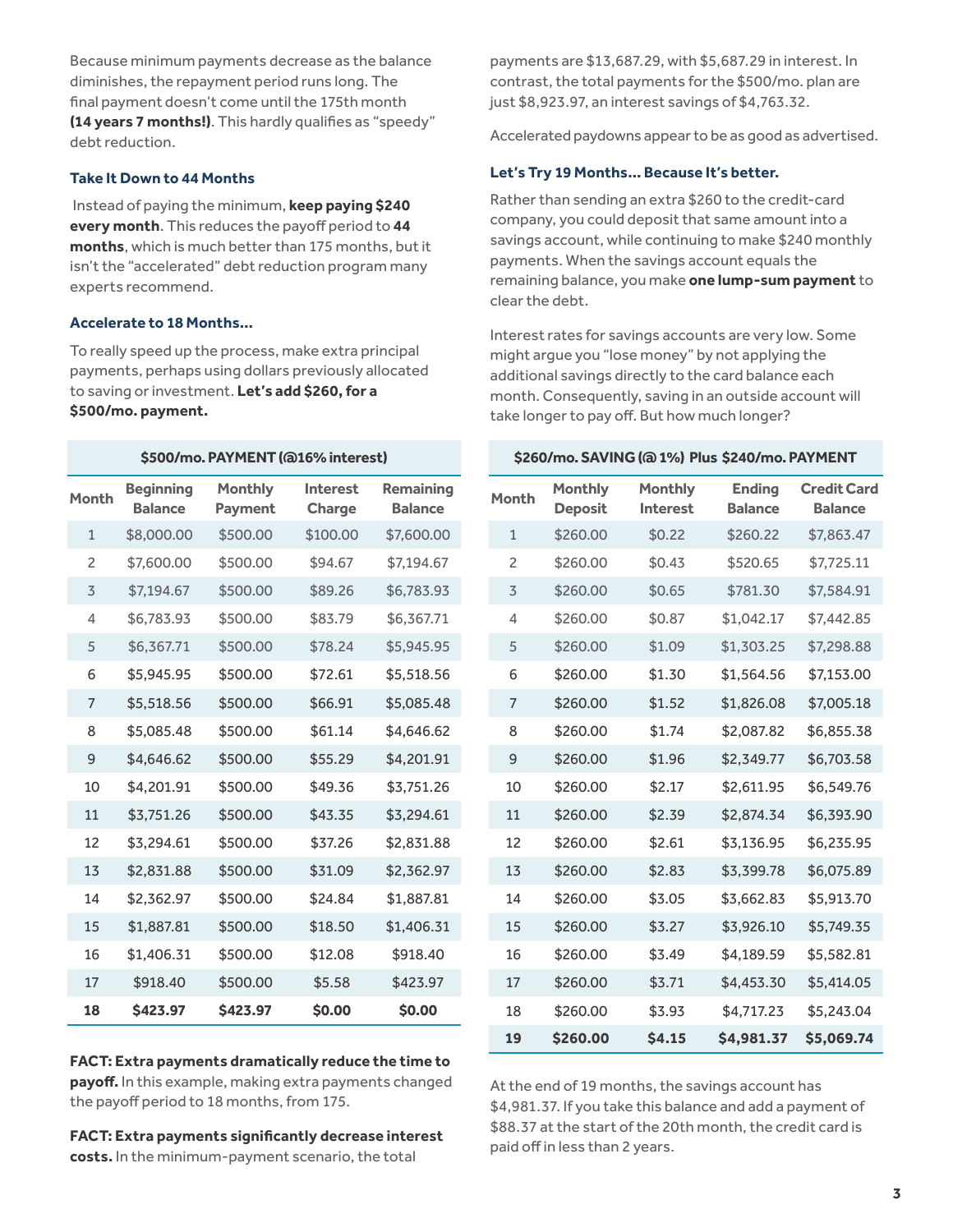#### **Wait…only one month difference? How is that possible?**

Being charged 16% interest while earning 1% should be a lopsided financial equation. But in this example, other variables make it less relevant.

The \$240 monthly payments have already shortened the amortization schedule considerably; in shorter payback periods, interest charges don't have as much time to compound. Over 18 months, the additional interest incurred by saving at 1 percent, instead of making extra payments to the credit card is just \$300.

If the payments were smaller, the amortization period was longer, or the additional principal payments were proportionately lower in comparison to the basic monthly payment, the spread between the time it takes to achieve full pay off could be much greater.

#### **FACT: Every debt-reduction scenario is unique and deserves to be evaluated individually.**

#### **Control Your Surplus**

This financial exercise highlights several important thoughts. **Paying down debt is not the same as saving**. Some financial commentators confuse the two ideas, or view them as interchangeable. They are not. **When all your surplus is put toward debt deduction, you have no capital reserves to take advantage of opportunities or meet unexpected challenges. If you need more money, you end up borrowing again, where the decision-making power lies with the lender, not you. No matter what the interest rates are, paying off debt is not "saving."**

**Debt is a control issue.** When you owe money, a creditor exercises a measure of control over your finances until the loan is satisfied. **Paying a debt faster (by making extra principal payments) without paying the balance in full does not remove this claim; you still must make next month's payment.**

**In fact, you could argue that additional payments on debt obligations actually give more immediate control to the lender, because extra principal payments put more money in a lender's hands while also reducing the amount they might lose if you defaulted.** 

Department store magnate Marshall Field succinctly explained the benefits of keeping "extra" money under your control.

### "A man with a surplus can control circumstances, but a man without a surplus is controlled by them, and often has no opportunity to exercise judgment."

**Getting rid of debt as quickly as possible is a sound strategy. But you also need to evaluate how much** 

**control you sacrifice by repaying more than is required. Saving to make a lump-sum payment may often be a better format for accelerated debt reduction.**

### **If you want to implement a debt-reduction program, be sure to coordinate it with your savings plans.**

**Run the numbers. and get input from your financial professionals.**

### Getting to "Aha" with Whole Life Insurance

What's the difference between **complex** and **complicated**? "Complex" means an idea or device has multiple components, while "complicated" refers to a high level of difficulty. Most of us can master complex ideas or devices if we take the time to learn their basic components. Driving is a complex task, but once you learn the functions of the steering wheel, accelerator and brake pedal, it's not too difficult.

Unfortunately, consumers often find complex financial strategies and products too complicated. Consequently, they often dismiss options which, if considered, could substantially improve their personal finances.

This reluctance to consider complex financial items perhaps explains why life insurance, particularly whole life insurance, is frequently overlooked or avoided – even by some who present themselves as experts in personal finance. They may admit that whole life insurance can add value to a financial plan. But they frequently offset this acknowledgment with comments like "but whole life policies are too complicated."

Is whole life insurance complicated? Only if you don't understand the basic components.

#### **Basic #1: The Older You Are, the More It Costs**

In any life insurance policy, the cost of insurance increases with age, because the odds of dying are greater. The graph below is representative of this basic component, showing 50 years of premiums for a healthy 35-year-old male, non-smoker, for \$500,000 of Term life insurance.

At age 35, the annual premium is \$265. By 50, it is \$680. After 60, the cost rises dramatically. At 65, it's \$3,150. by 84, it's \$22,580. And to keep this policy at 85, the annual premium would be \$207,990!

Yearly renewable Term premiums pose a dilemma for consumers: when they are most likely to collect the death benefit, the premium becomes cost prohibitive to keep it.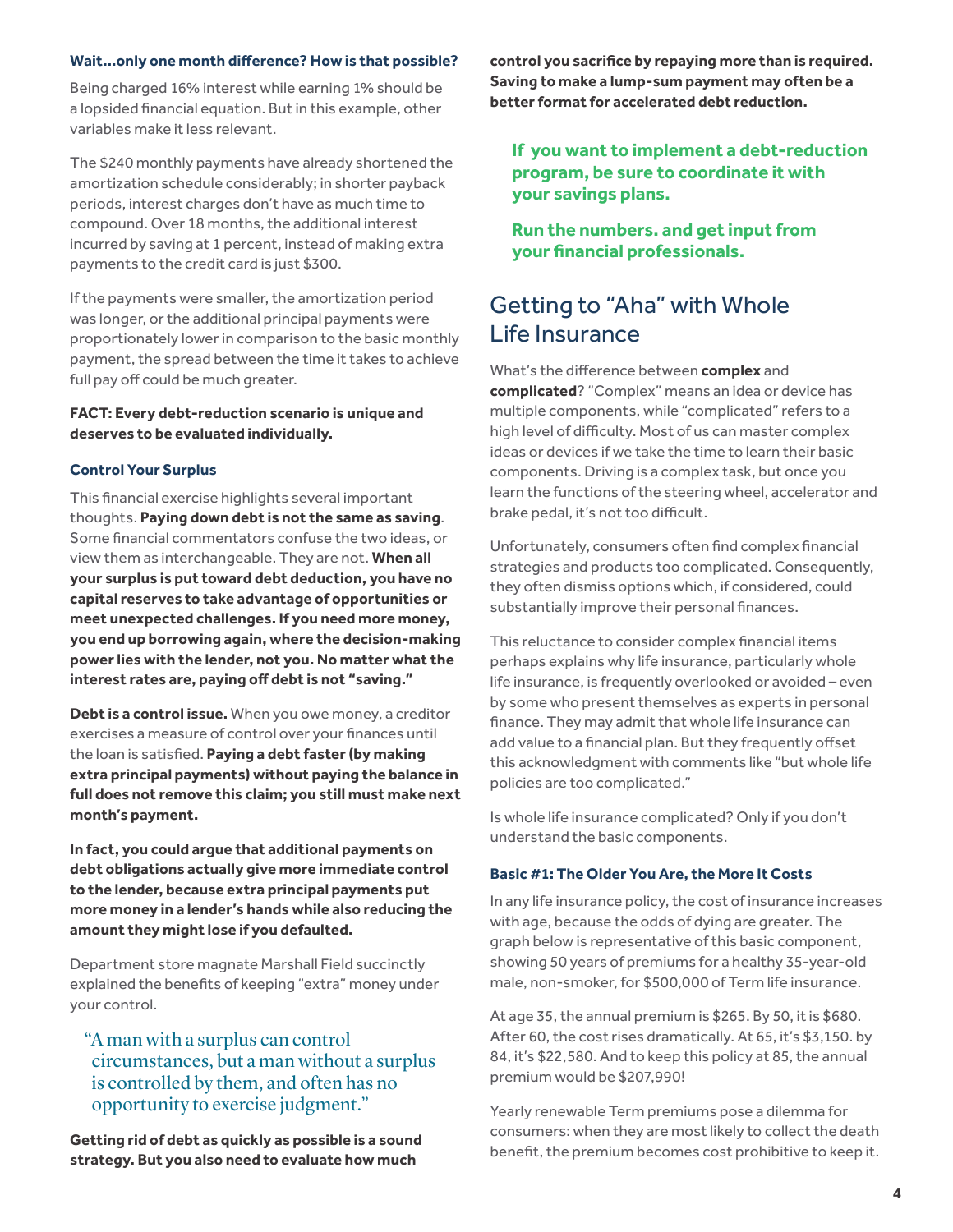#### **Component 2: Leveling Up**

An alternative: paying a level term premium. The insurance company determines a flat rate for a specified term, typically 10, 15, 20 or 30 years. The policyowner overpays (relative to the annual cost of insurance) during the early years, then underpays on the back end. For the 35-year-old male, a 30-year level premium is \$490/yr. Compared to yearly



renewable life insurance, this policy is more expensive for the first 10 years, then less expensive for the next 20. The "excess" premiums at the beginning are reserves invested by the insurance company, and are used to offset the higher cost of insurance later.

 A level premium resolves the cost of insurance becoming progressively more expensive – during the term. But when the term expires, a new level premium is established, and once again, you are overpaying. (In our example, the cost to renew \$500,000 of life insurance at age 65 is \$5,025/yr. – providing the individual can prove excellent health by passing a new physical examination.)

Even with good health, the term is limited to 20 years (age 85). After 85, the premiums follow the same annually increasing schedule, the one with a renewal premium of \$207,990 – a year.

Level premiums may allow consumers to keep life insurance longer, but when the term ends, there's still the same end-of-life problem: when death is most likely to occur, life insurance is often too costly to keep in force.

#### **Component #3: Whole Life - Cash Value\***

A policy with *level premiums for one's entire life* might solve the problem. But since the cost of insurance rises so steeply after age 60, a policy guaranteed to be in-force at age 100 (assumed to be one's "whole life,") requires sizable annual premiums.

For our healthy 35-year-old non-smoker, this lifetime annual premium is \$6,165/yr., more than 12 times that of the 30-year term policy. Even if you understand the concept of overpaying at the beginning to underpay during the later years, the \$5,600 difference can seem to be a lot. But you need to compare apples to apples and not apples to oranges.



**Enter the concept of Whole Life - cash value insurance.** 

The insurance company invests the premiums to generate more capital. As an incentive for policyowners to make the long-term premium commitment, a portion of these reserves are assigned to a cash value account tied to the policy in which the policyowner has access to. After the second or third annual premium is paid, the cash value will increase approximately by the amount of the annual premium (based on guaranteed values and assuming a dividend is earned). Therefore, the annual "cost" per se is basically zero from the third or fourth policy year on (depends on the type of whole life). The policyowner can access these cash values, through a variety of transactions.

**For over 150 years, people who understand these insurance basics have had "aha!" moments where they see the unique advantages in whole life insurance. Despite cries of "it's too complicated!" those who comprehend the complexities can see the opportunities.**

#### **Getting to "Aha!"**

Keeping term insurance for 15 to 30 years not only results in losing \$7,000 to \$14,000 in cumulative premiums but also results in losing the \$500,000 in Death Benefit. Why not lose the \$7,000 to \$14,000 in paying the first few annual whole life premiums knowing that the increase in cash value will increase approximately the same amount of the annual premium from the third policy year on. Either way you are going to lose \$7,000 to \$14,000…why not have a death benefit that will never expire along with an asset that has guaranteed cash value that can NEVER go down in value? Aha!